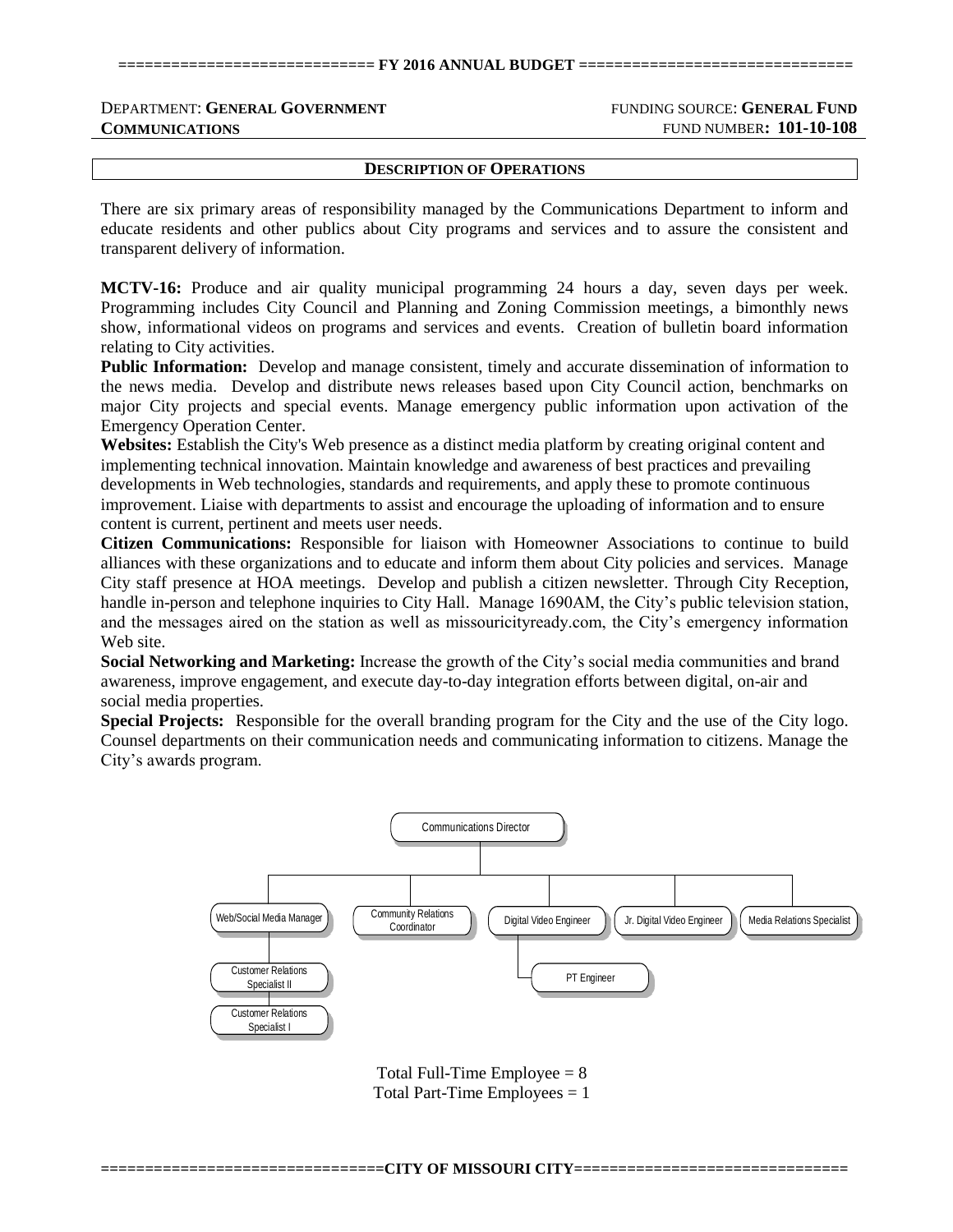### **============================= FY 2016 ANNUAL BUDGET ===============================**

# DEPARTMENT: **GENERAL GOVERNMENT** FUNDING SOURCE: **GENERAL FUND COMMUNICATIONS** FUND NUMBER: **101-10-108**

| <b>STRATEGIC</b><br><b>GOAL 2019</b> | DEPARTMENTAL OBJECTIVES                                                                                                                                                                                                                                                                                                                                                                                                                                                                                                                                                                                                                                                                                                                                                                                                                                                                                                                                                                                                                                                                                                                                                        |  |  |  |  |
|--------------------------------------|--------------------------------------------------------------------------------------------------------------------------------------------------------------------------------------------------------------------------------------------------------------------------------------------------------------------------------------------------------------------------------------------------------------------------------------------------------------------------------------------------------------------------------------------------------------------------------------------------------------------------------------------------------------------------------------------------------------------------------------------------------------------------------------------------------------------------------------------------------------------------------------------------------------------------------------------------------------------------------------------------------------------------------------------------------------------------------------------------------------------------------------------------------------------------------|--|--|--|--|
| 3                                    | Implement an enhanced strategy to effectively control the City's brand that is<br>portrayed to employees, stakeholders, residents and media outlets. The revised<br>strategy will: evaluate the effectiveness of the current approach as well as that of<br>key competitors; analyze social media/web analytics to determine information-<br>seeking behaviors and how to better reach audiences; formulate a better customer<br>experience by making information more accessible to specific target audiences;<br>and remain flexible. Key initiatives include, but are not limited to, revising the<br>look-and-feel of the City's news release template; rebranding the City's municipal<br>radio station including streaming radio service; implementing the City's brand with<br>Swagit's white label mobile app; designing additional marketing collateral<br>including banners, brochures and the "Show Me" Missouri City newsletter;<br>creating a social media calendar to effectively manage the City's growing<br>networks; rolling-out an online form to collect requests for media coverage and<br>overhauling the City's website for outdated/erroneous content. |  |  |  |  |
| 3                                    | Develop second comprehensive Citizen Survey to further evaluate programs and<br>services.                                                                                                                                                                                                                                                                                                                                                                                                                                                                                                                                                                                                                                                                                                                                                                                                                                                                                                                                                                                                                                                                                      |  |  |  |  |
| 3                                    | Continue to evaluate and improve the City's HOA Program, partnering with all<br>departments, strengthening existing relationships with Board Members, Property<br>Managers and residents. Develop an HOA presence on the homepage of the City<br>website and continue to assess best usage of common issues of interest in<br>communications and tools and processes/procedures. HOA Liaison/Community<br>Relations Coordinator will continue to develop citizen contacts in neighborhoods<br>without HOAs to further expand the dissemination of news, alerts and advisories<br>citywide.                                                                                                                                                                                                                                                                                                                                                                                                                                                                                                                                                                                     |  |  |  |  |
| 3                                    | Continue development of Leadership Luncheon series bringing together<br>٠<br>executives, entrepreneurs, innovators and community leaders from throughout the<br>region and the County to discuss the trends and challenges facing business leaders<br>today. Increase sponsorships and host first annual conference with a focus on the<br>City's small business policy.                                                                                                                                                                                                                                                                                                                                                                                                                                                                                                                                                                                                                                                                                                                                                                                                       |  |  |  |  |
| 3                                    | Continue quarterly publication of the "Show Me" Missouri City newsletter;<br>customizing one edition as a comprehensive Annual Report.                                                                                                                                                                                                                                                                                                                                                                                                                                                                                                                                                                                                                                                                                                                                                                                                                                                                                                                                                                                                                                         |  |  |  |  |
| 3                                    | Finalize social media policy, discuss policy with Leadership Team; distribute<br>policy to all departments. Continue to manage development of social media outlets,<br>including Facebook, Twitter and Instagram accounts, with a focus on cross-<br>departmental cooperation and collaboration.                                                                                                                                                                                                                                                                                                                                                                                                                                                                                                                                                                                                                                                                                                                                                                                                                                                                               |  |  |  |  |
| 3                                    | Continue development of Citizens' University to engage and educate the citizenry.<br>Incorporate Alumni expertise and talent into City committees, boards,<br>commissions and Volunteers programs to continuing fostering City-Citizen<br>partnerships. Assess case studies' format to determine if resident input/feedback<br>yields solutions Staff can incorporate into policies, procedures and processes.                                                                                                                                                                                                                                                                                                                                                                                                                                                                                                                                                                                                                                                                                                                                                                 |  |  |  |  |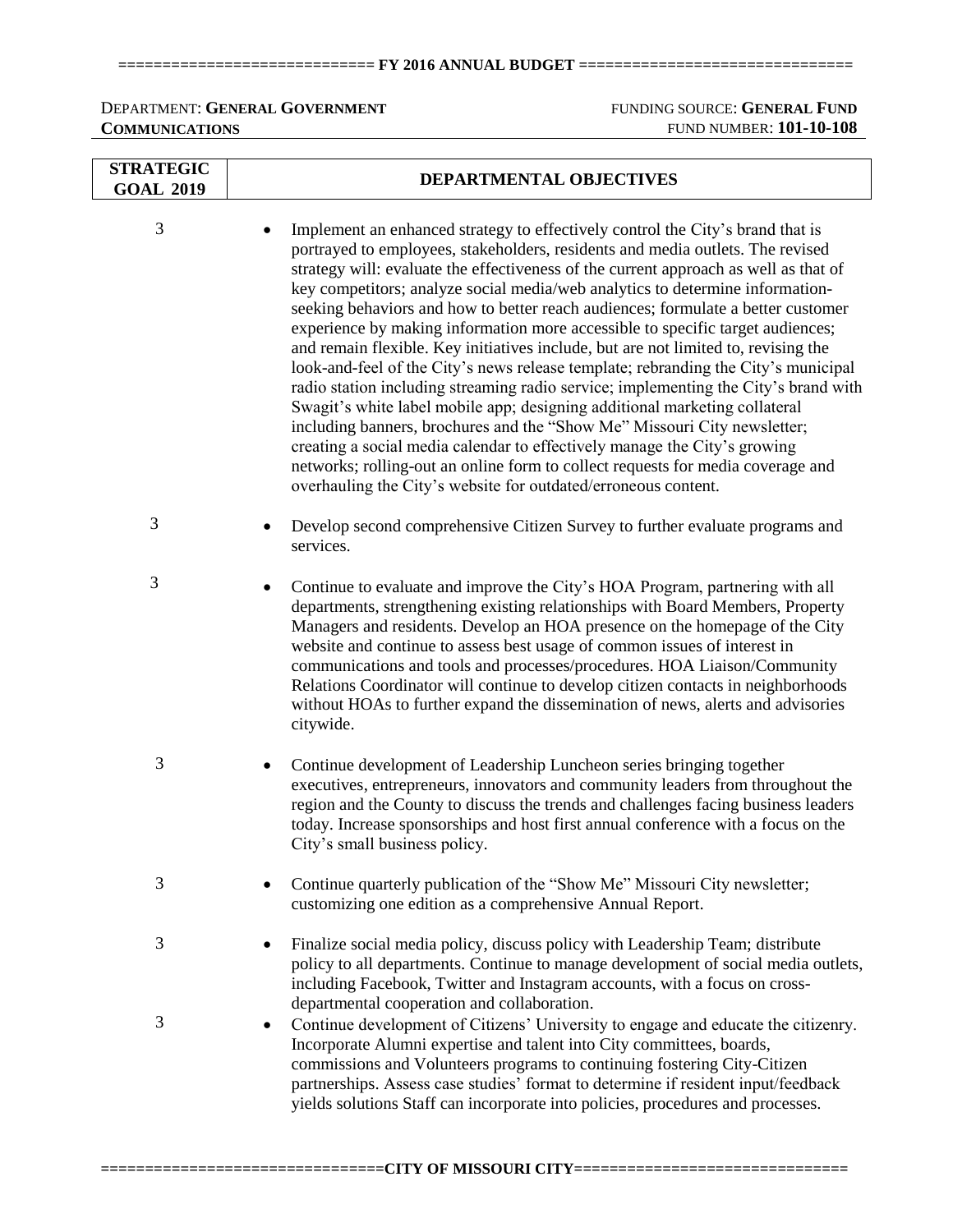| 3 | Expand Municipal Volunteer Program, further engaging residents in City projects<br>and events and seeking citizen input and feedback to improve services and<br>programs. Implement new opportunities, increase current volunteer involvement<br>and earn recognition for the program.                                                                                                                                                                                                                                                                     |
|---|------------------------------------------------------------------------------------------------------------------------------------------------------------------------------------------------------------------------------------------------------------------------------------------------------------------------------------------------------------------------------------------------------------------------------------------------------------------------------------------------------------------------------------------------------------|
| 3 | Continue revamp of Missouri City Television programming, building on popular<br>$\bullet$<br>programming: On the Agenda, Missouri City Minute, City Council meetings and<br>promotional programs. Launching a quarterly "Restaurant Review" in 2015 with a<br>focus on the City's Restaurant Scores program and an updated bulletin board<br>background. Will also work with departments to produce spotlights on operations.<br>Goal is to continue ensuring a comprehensive, consistent and uniform presence on<br>cable, the websites and social media. |
| 3 | Finalize development of a residents' guide as an information resource for new<br>homeowners.                                                                                                                                                                                                                                                                                                                                                                                                                                                               |
| 3 | Expand media partnerships thereby building Missouri City's presence in regional,<br>٠<br>national, and international media coverage. Update media policy utilizing specific<br>issues, discuss with Leadership Team; distribute updated policy to all departments.                                                                                                                                                                                                                                                                                         |
| 3 | Improve/increase citizen outreach and collaboration across all roles. Maintain<br>$\bullet$<br>excellent customer service and cross-departmental communications; regularly<br>review and revise policies, procedures and protocols to ensure consistency.                                                                                                                                                                                                                                                                                                  |

**============================= FY 2016 ANNUAL BUDGET ===============================**

| <b>PERSONNEL SCHEDULE</b>               |                |               |                 |               |        |  |
|-----------------------------------------|----------------|---------------|-----------------|---------------|--------|--|
|                                         |                |               |                 |               |        |  |
|                                         | FY 2014        | FY 2015       | FY 2015         | FY 2016       | Salary |  |
|                                         | Actual         | <b>Budget</b> | <b>Estimate</b> | <b>Budget</b> | Grade  |  |
| <b>Communications Director</b>          |                |               |                 |               | Uncl.  |  |
| Marketing/Communications Specialist     |                |               | 0               | 0             | 22     |  |
| Digital Video Engineer                  |                |               |                 |               | 13     |  |
| Web/Social Media Manager                |                |               |                 |               | 13     |  |
| <b>Community Relations Coordinator</b>  |                |               |                 |               | 13     |  |
| <b>Media Relations Specialist</b>       |                |               |                 |               | 11     |  |
| Jr. Digital Video Engineer              |                |               |                 |               | 8      |  |
| <b>Customer Relations Specialist II</b> |                |               |                 |               | 8      |  |
| <b>Customer Relations Specialist I</b>  | $\overline{0}$ |               |                 |               | 6      |  |
| <b>Total Full-Time Employees</b>        | 9              | 8             | 8               | 8             |        |  |
| Part-Time Engineer                      | 2              |               |                 |               |        |  |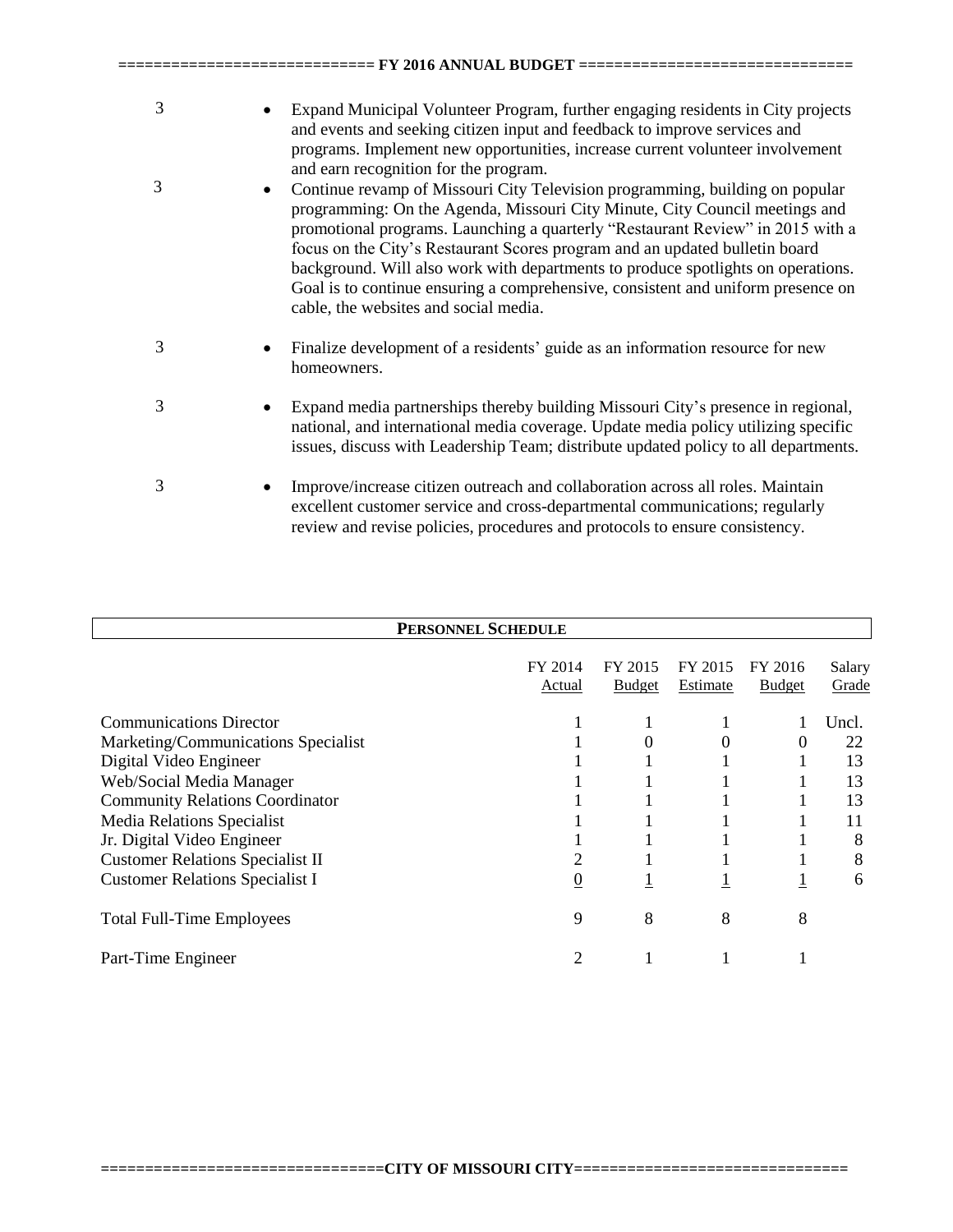### **============================= FY 2016 ANNUAL BUDGET ===============================**

## DEPARTMENT: **GENERAL GOVERNMENT** FUNDING SOURCE: **GENERAL FUND COMMUNICATIONS** FUND NUMBER: **101-10-108**

|   | PERFORMANCE INDICATORS                                         |                   |                          |                     |                          |  |
|---|----------------------------------------------------------------|-------------------|--------------------------|---------------------|--------------------------|--|
|   |                                                                | FY 2014<br>Actual | FY 2015<br><b>Budget</b> | FY 2015<br>Estimate | FY 2016<br><b>Budget</b> |  |
| ❏ | % of Effective "publication" of news releases in 2 print media |                   |                          |                     |                          |  |
|   | (publication of material in Chronicle, FB Lifestyles magazine) | 90                | 95                       | 95                  | 95                       |  |
| □ | Website Bounce Rate % (time visitors spend viewing content)    | 28                | 25                       | 25                  | 25                       |  |
|   | % of New Website Visitors (subscribers, social media, videos)  | 85                | 95                       | 95                  | 95                       |  |
|   | % of Returning Website Visitors                                | 80                | 85                       | 85                  | 90                       |  |
|   | % of Social media link shares (growth of FB/Twitter/YouTube)   | 32                | 45                       | 50                  | 60                       |  |

| <b>ACTIVITY MEASURES</b>                                         |                   |                          |                     |                          |  |  |
|------------------------------------------------------------------|-------------------|--------------------------|---------------------|--------------------------|--|--|
|                                                                  | FY 2014<br>Actual | FY 2015<br><b>Budget</b> | FY 2015<br>Estimate | FY 2016<br><b>Budget</b> |  |  |
| Produce and broadcast on MCTV and city website economic          |                   |                          |                     |                          |  |  |
| development show: (projects with commercial focus)               | 4                 | 4                        | 12                  | 16                       |  |  |
| Views on City of Missouri City You Tube page                     | 43,000            | 57,000                   | 57,000              | 65,000                   |  |  |
| Press Releases (including bulletin boards, PSAs, mass emailings) | 250               | 250                      | 475                 | 500                      |  |  |
| E-Subscriber List                                                | 3,100             | 5,000                    | 5,000               | 6,000                    |  |  |
| Views of City Video on website                                   | 15,000            | 20,000                   | 20,000              | 20,000                   |  |  |
| <b>Average Monthly Website Page Views</b>                        | 23,650            | 27,640                   | 27,640              | 28,000                   |  |  |
| Average minutes on website                                       | 6                 | 6                        | 6                   | 8                        |  |  |